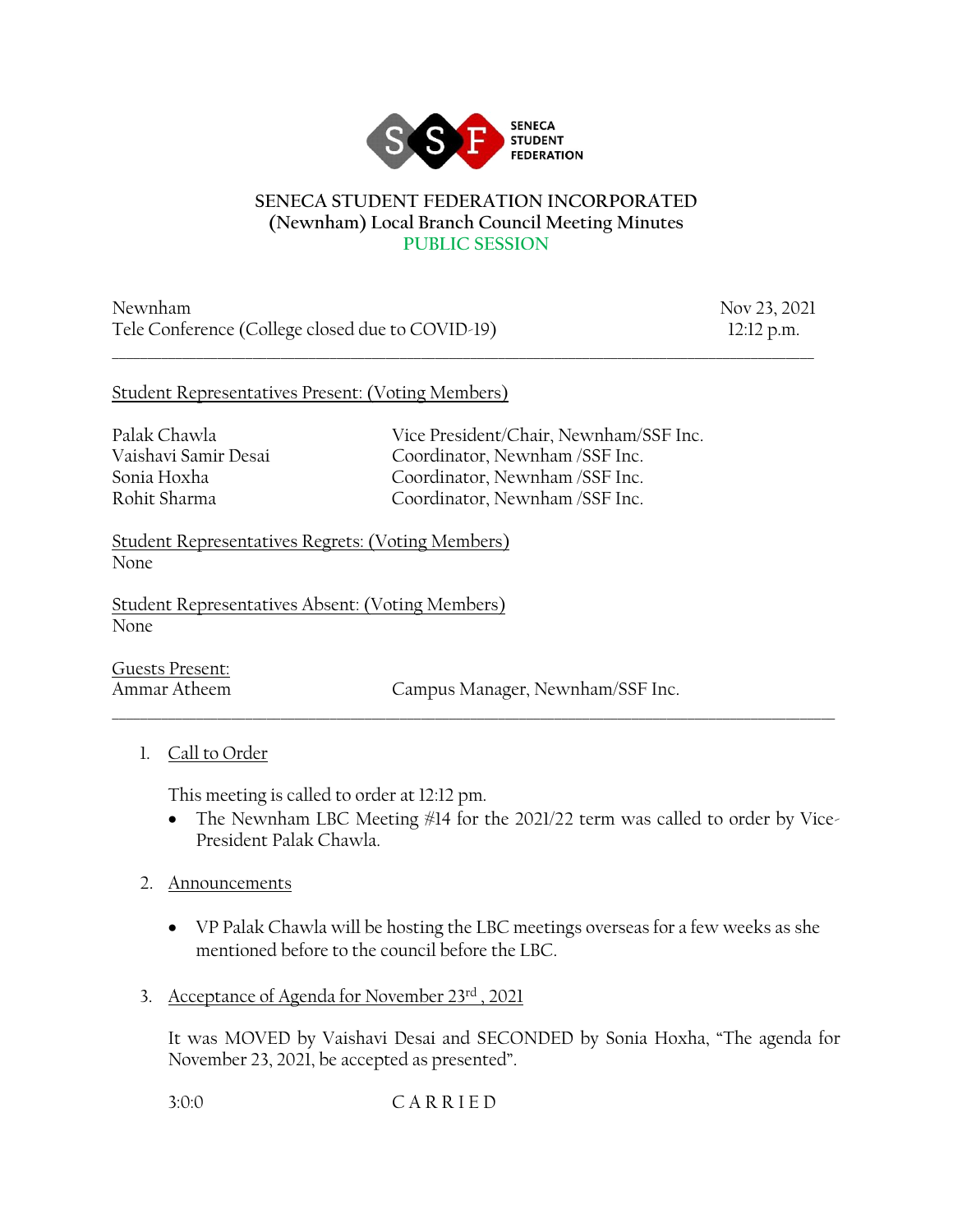4. Confirmation of Minutes for October 28th, 2021

It was MOVED by Sonia Hoxha and SECONDED by Vaishavi Desai, "to accept October 28th,2021 meeting minutes as presented".

3:0:0 C A R R I E D

- 5. Business
- a) Council Update
- VP Palak Chawla talked about the Ancillary fee protocol committee. They met last month and approved the ancillary fee for the next study 2022-2023 with some amendments to the convocation ceremony updates.
- VP Palak Chawla talked about Academic college council committee meeting update which had status updates on the upcoming new degrees in Seneca.
- Coordinator Sonia Hoxha talked about the updates regarding ETAC meeting.
- Coordinator Sonia Hoxha talked about the social media takeover that she did recently. Palak congratulated her on doing amazing job.
- Palak and Sonia discussed the time clash between Sonia's ETAC meeting and her class schedule.
- Coordinator Vaishavi Desai updated the council about her work in the past few weeks including a few updates to the students and a live session with the college department.
- Coordinator Rohit Sharma updated the council about his work in the past few weeks including the regular meetings and the advocacy issues.

# b) Advocacy issues

- VP Palak Chawla updated the council about the advocacy issues regarding the Tax clinic, health and dental, gym fees, Seneca enrolment and questions from the potential students.
- Coordinator Sonia Hoxha talked about an advocacy issue where a student had two attempts and successfully did one but by mistake ended the test early for the second attempt. The student asked the professor for a re-attempt, but the professor declined stating that it will not be fair to the other students. The council discussed and looked for the options available for the student in this case. The student will be notified of the available options and eventually it is dependent on the professor and the departments heads eventually.
- Coordinator Rohit Sharma updated the council about his advocacy issues regarding potential students asking questions about where to start and look for the courses etc. Rohit guided them through the Seneca website and other guiding documents.
- Coordinator Vaishavi Desai updated the council about students asking about intent to enroll advocacy guidance cases.